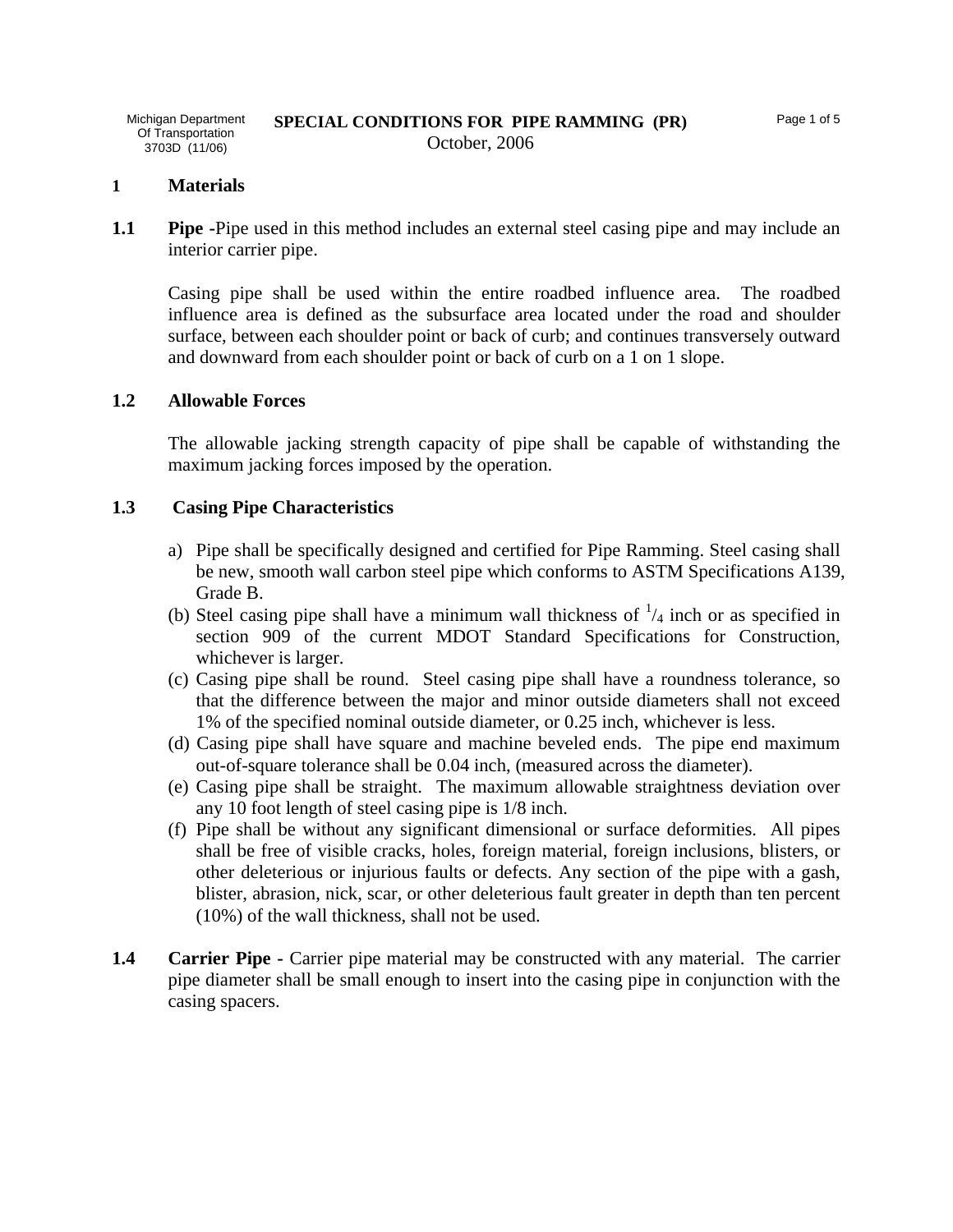**1.5 Casing Spacers - Casing spacers are required for all carrier pipes. Casing spacers shall** be plastic, fiberglass, stainless steel, or carbon steel. Normally, one spacer is adequate to support a carrier pipe length that does not exceed ten feet; otherwise, two spacers are required for longer carrier pipe lengths.

# **2 Construction**

# **2.1 Minimum Allowable Depths**

The minimum allowable installation depth of cover of a PR installed pipe under the road and shoulder surface is correlated to the pipe diameter. Table 1 summarizes the minimum allowable depths:

| Pipe Diameters | Depth of Cover  |
|----------------|-----------------|
| $=<12"$        | 6 ft            |
| $13" - 24"$    | 8 <sub>ft</sub> |
| $> 24$ "       | 10 ft           |

**Table 1 -- Minimum Allowable Depth** 

In locations where the road surface is super elevated, the minimum depth of the bore shall be measured from the lowest side of the pavement surface. In addition, a minimum 3 foot depth shall be maintained in all other features including ditch bottoms.

# **2.3 Method**

- (a) Each pipe section shall be rammed forward as the excavation progresses in such a way to provide complete and adequate ground support at all times. Lubrication shall be applied to reduce skin friction. A hammer frame shall be positioned to develop a uniform distribution of ramming forces around the periphery of the pipe. Special care shall be taken by the contractor to insure that the launch seal is properly designed and constructed. Special care shall be taken when setting the pipe guard rails in the pit to ensure a correct alignment.
- (b) In open-end ramming, either a prefabricated soil-cutting shield shall be attached to the front of the casing pipe leading edge, or a casing band shall be welded around the outside or inside edge of the pipe. In closed-end ramming, a cone-shaped attachment shall be welded or threaded to the front of the casing pipe.
- (c) Closed end pipe is not allowed.

# **2.4 Access Pits**

(a) Location - A minimum distance, from the edge of the paved shoulder or curb, to the face of any access pit, equipment, and supplies, shall be 35 feet along freeways and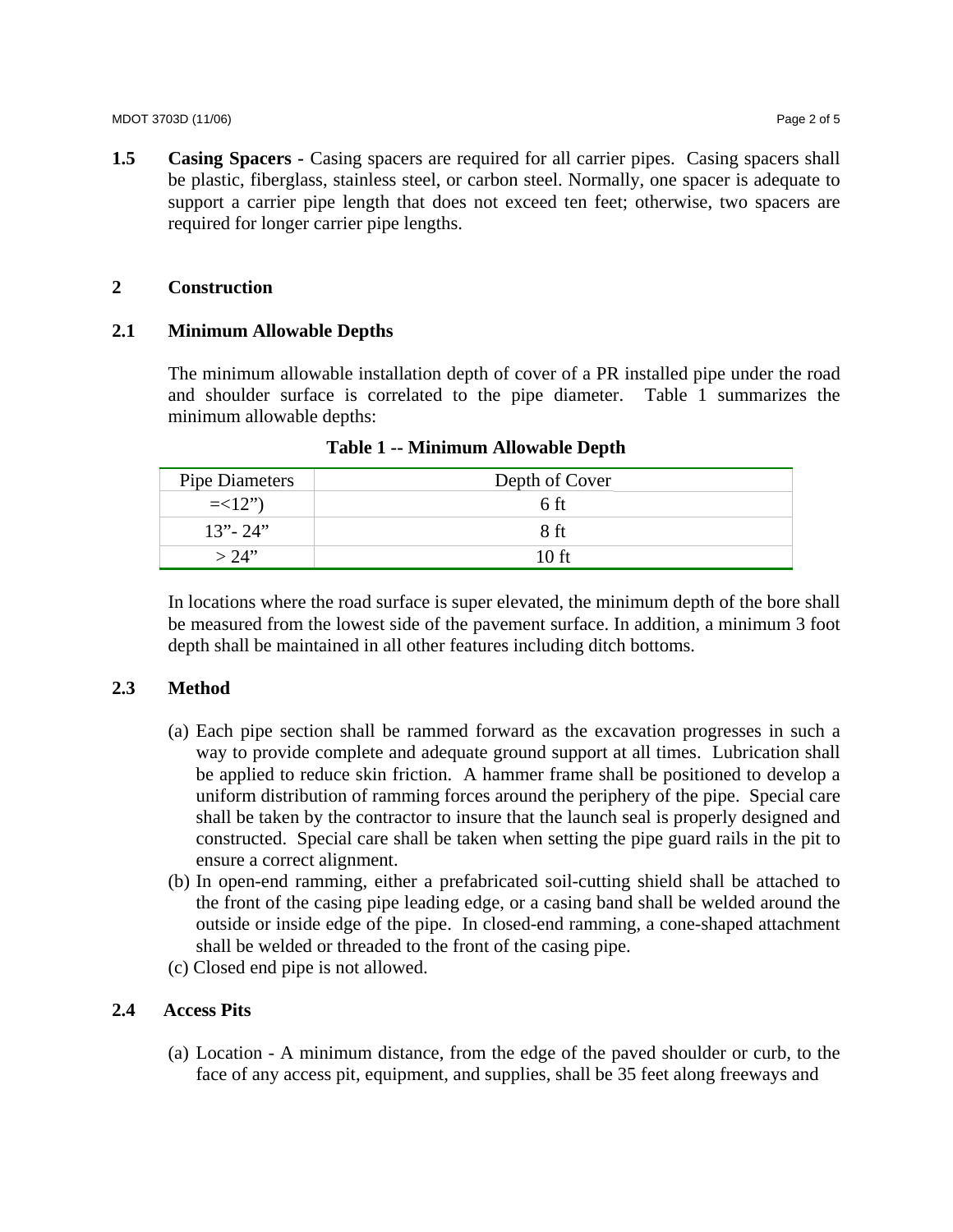- (b) limited access roadways and 25 feet along free access roadways. Any deviation from these distances shall require prior approval from the MDOT Engineer/Inspector.
- (b) Sheeting and Bracing Sheeting and bracing shall be required whenever any part of the access pit excavation is located within the roadbed influence area. Steel sheet piling shall be furnished and installed as indicated in the current MDOT Standard Specifications for Construction, section 704. An additional earth retention structure shall be required above and below the bore hole on the drilling face of all access pits to prevent loss of material during construction.
- (c) Protection Fencing barriers shall be installed adjacent to access pits, open excavations, equipment and supplies with suitable fencing and plastic drums to prohibit pedestrian access to the work site. Equipment shall not be used as fencing to protect access pits.

## **2.5 Overcut Allowance**

 When using this method, the allowable overcut is one inch greater than the outside diameter of the pipe.

### **2.6 Watertight Joints**

Water tight pipe joints are required to ensure the integrity of the roadbed. Pipe shall be constructed to prevent water leakage or earth infiltration throughout its entire length.

A watertight specification for each type of pipe material can be obtained through each pipe material industry. Please refer to the appropriate industry specifications for more detailed information.

#### **2.7 Lubrication Fluids**

Lubrication fluids are required for this method of pipe installation to reduce jacking forces.

# **2.8 Pipe Installation**

Pipe installed by this method shall be located as shown in the drawings.

# **2.9 Settlement/Heaving Monitoring**

- (a) This method shall be performed in a manner that will minimize the movement of the ground in front of, above, and surrounding the boring operation; and will minimize subsidence of the surface above and in the vicinity of the boring.
- (b) Potential heave or settlement shall be monitored at each edge of right of way, each shoulder point, each edge of pavement, the edge of each lane (or centerline for two lane roads), and otherwise at 50 foot intervals along the pipe centerline.
- (c) A survey shall be performed one day prior to initiating this operation at each required monitoring location. A similar survey shall then be performed at each location, on a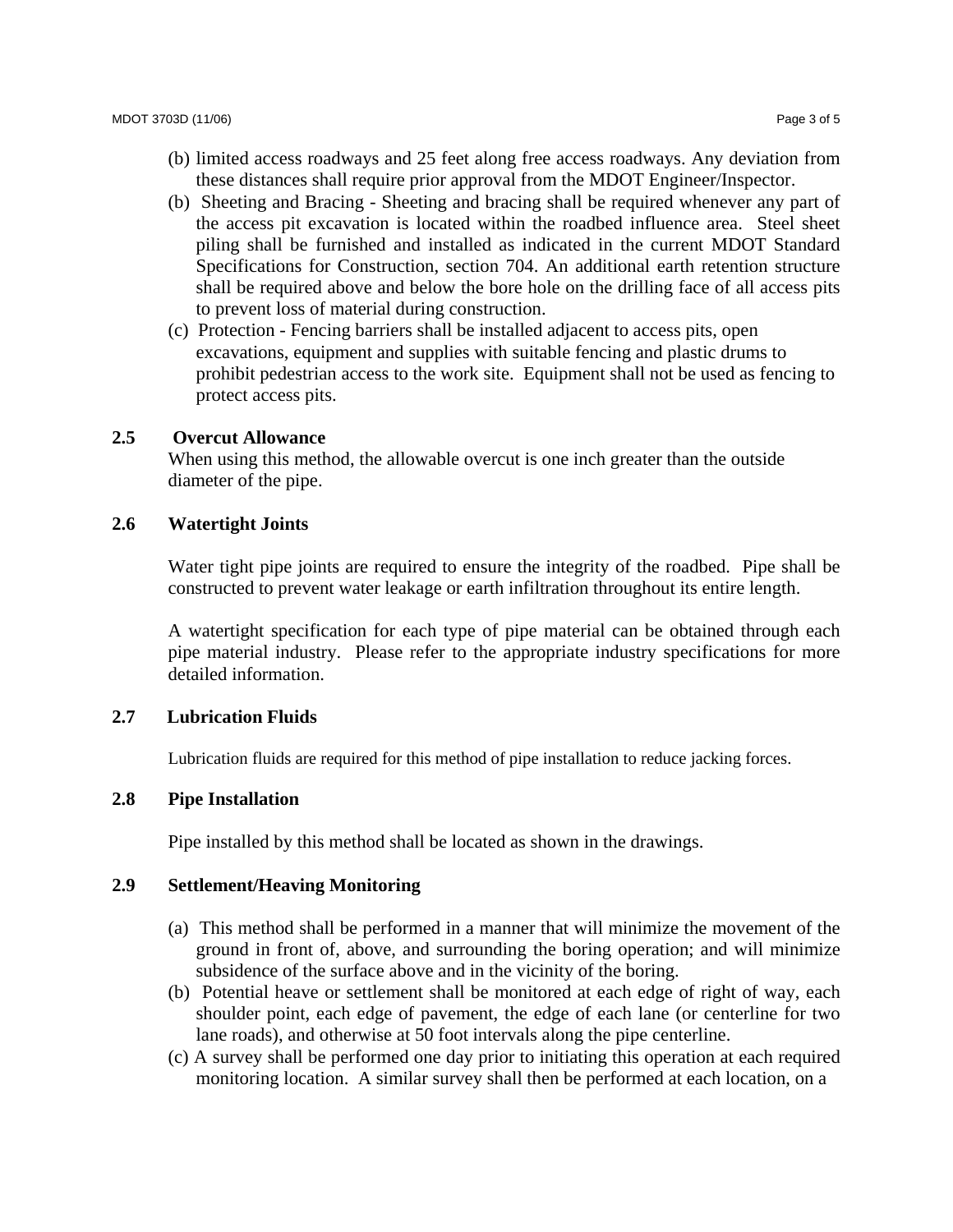daily basis, until the permitted activity has been completed. All survey readings shall be recorded to the nearest one-hundredth (0.01) of a foot. Digital photographs of the pavement conditions shall also be taken prior and after the pipe installation.

(d) All operations shall stop immediately whenever monitored points indicate a vertical change in elevation of 1/2 inch or more, or any surface disruption is observed. The Contractor shall then immediately report the amount of settlement to the MDOT Engineer/ Inspector.

## **2.10 Ground Water Control**

- (a) Dewatering shall be conducted whenever there is a high ground water table level to prevent flooding and facilitate the operation. The water table elevation shall be maintained at least 2 feet below the bottom of the casing at all times. When needed, dewatering *may* be initiated prior to any excavation.
- (b) Minor water seepage or pockets of saturated soil may be effectively controlled through bailing or pumping. This control shall be accomplished without removing any adjacent soil that could weaken or undermine any access pit, its supports, or other nearby structure.
- (c) Larger volumes of ground water shall be controlled with one or more well points or with staged deep wells. Well points and staged deep well pumping systems shall be installed and operated without damage to property or structures, and without interference with the rights of the public, owners of private property, pedestrians, vehicular traffic, or the work of other contractors. Any pumping methods used for dewatering and control of ground water and seepage shall have properly designated filters to ensure that the adjacent soil is not pumped along with the water. Well diameter, well spacing and the pump's pumping rate, shall provide adequate draw down of the water level. Wells shall be located to intercept ground water that otherwise would enter the access pit excavation and interfere with the work. Upon removal of a well, the hole shall be filled and grouted according to the specifications identified in MDOT's flowable fill special provision, and MDOT's Plugging Drill Holes special provision.
- (d) Existing storm sewers shall only be used to discharge water from the dewatering operation in accordance with a permit obtained from the appropriate storm sewer owner. Filters or sediment control devices shall be required to ensure that the existing system is not adversely affected by construction debris or sediment.
- (e) If grouting is used to prevent ground water from entering the area of the access pit, the grouting shall be installed without damage to property or structures and without interference with the rights of the public, owners of private property, pedestrians, vehicular traffic, or the work of other contractors. The material properties of the grout shall conform to the specifications identified in MDOT's flowable fill special provision.